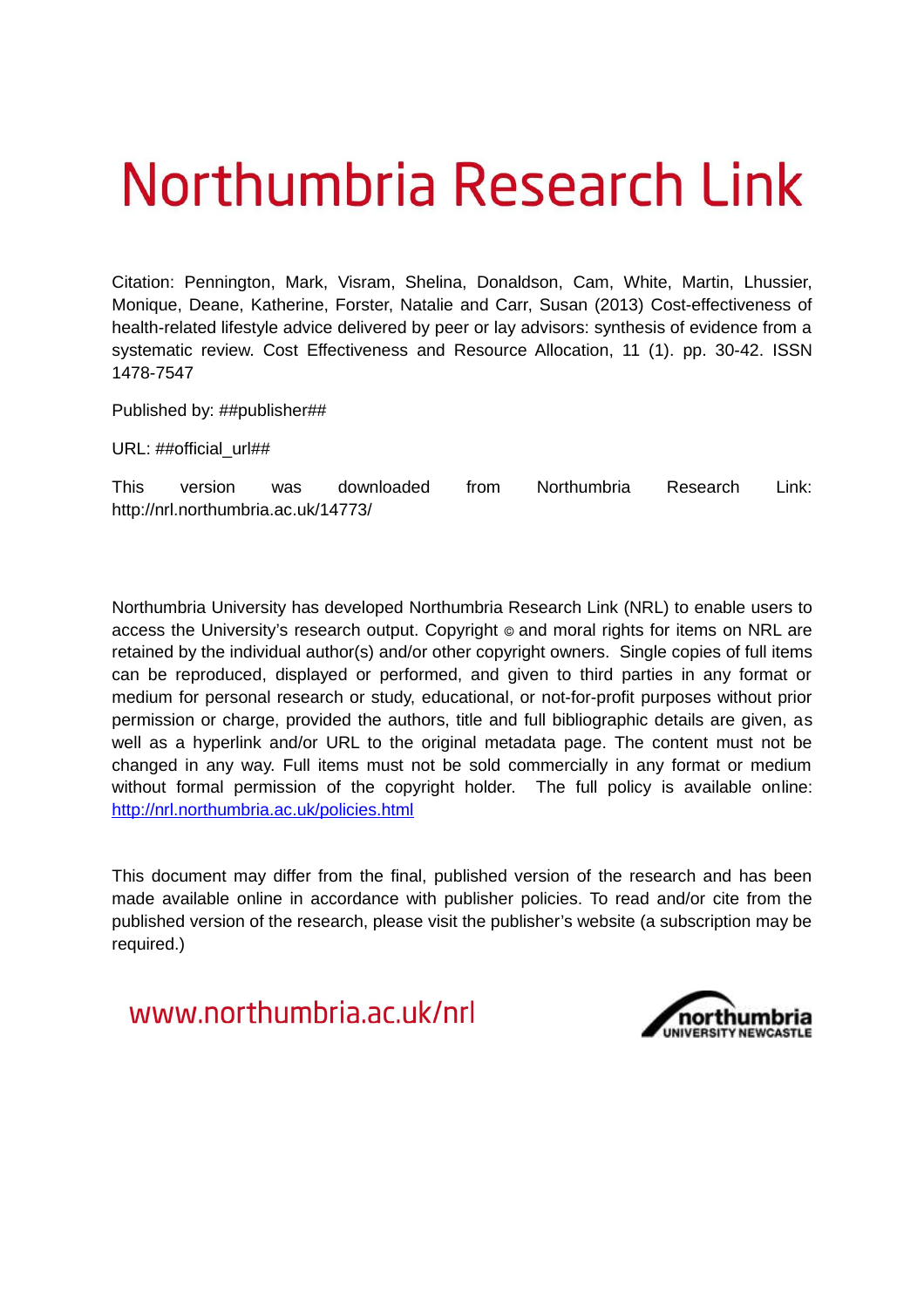### **RESEARCH CHINESE ARCH CHINESE ARCH CHINESE ARCH <b>CHINESE ARCH**



## Cost-effectiveness of health-related lifestyle advice delivered by peer or lay advisors: synthesis of evidence from a systematic review

Mark Pennington<sup>1</sup>, Shelina Visram<sup>2</sup>, Cam Donaldson<sup>3</sup>, Martin White<sup>4</sup>, Monique Lhussier<sup>5</sup>, Katherine Deane<sup>6</sup> , Natalie Forster<sup>5</sup> and Susan M Carr<sup>5\*</sup>

#### Abstract

**Background:** Development of new peer or lay health-related lifestyle advisor (HRLA) roles is one response to the need to enhance public engagement in, and improve cost-effectiveness of, health improvement interventions. This article synthesises evidence on the cost-effectiveness of HRLA interventions aimed at adults in developed countries, derived from the first systematic review of the effectiveness, cost-effectiveness, equity and acceptability of different types of HRLA role.

Methods: The best available evidence on the cost-effectiveness of HRLA interventions was obtained using systematic searches of 20 electronic databases and key journals, as well as searches of the grey literature and the internet. Interventions were classified according to the primary health behaviour targeted and intervention costs were estimated where necessary. Lifetime health gains were estimated (in quality-adjusted life years, where possible), based on evidence of effectiveness of HRLAs in combination with published estimates of the lifetime health gains resulting from lifestyle changes, and assumptions over relapse. Incremental cost-effectiveness ratios are reported.

Results: Evidence of the cost-effectiveness of HRLAs was identified from 24 trials included in the systematic review. The interventions were grouped into eight areas. We found little evidence of effectiveness of HRLAs for promotion of exercise/improved diets. Where HRLAs were effective cost-effectiveness varied considerably: Incremental Cost effectiveness Ratios were estimated at £6,000 for smoking cessation; £14,000 for a telephone based type 2 diabetes management; and £250,000 or greater for promotion of mammography attendance and for HIV prevention amongst drug users. We lacked sufficient evidence to estimate ICERs for breastfeeding promotion and mental health promotion, or to assess the impact of HRLAs on health inequalities.

**Conclusions:** Overall, there is limited evidence suggesting that HRLAs are cost-effective in terms of changing health-related knowledge, behaviours or health outcomes. The evidence that does exist indicates that HRLAs are only cost-effective when they target behaviours likely to have a large impact on overall health-related quality of life. Further development of HRLA interventions needs to target specific population health needs where potential exists for significant improvement, and include rigorous evaluation to ensure that HRLAs provide sufficient value for money.

Keywords: Health-related lifestyle advisor, Peer counsellor, Cost-effectiveness

\* Correspondence: [sue.carr@northumbria.ac.uk](mailto:sue.carr@northumbria.ac.uk)

<sup>5</sup> Faculty of Health & Life Sciences/Fuse UKCRC Centre for Translational Research in Public Health, Room H012, Coach Lane Campus East, Northumbria University, Newcastle-upon-Tyne NE7 7XA, UK Full list of author information is available at the end of the article



© 2013 Pennington et al.; licensee BioMed Central Ltd. This is an open access article distributed under the terms of the Creative Commons Attribution License (<http://creativecommons.org/licenses/by/2.0>), which permits unrestricted use, distribution, and reproduction in any medium, provided the original work is properly cited.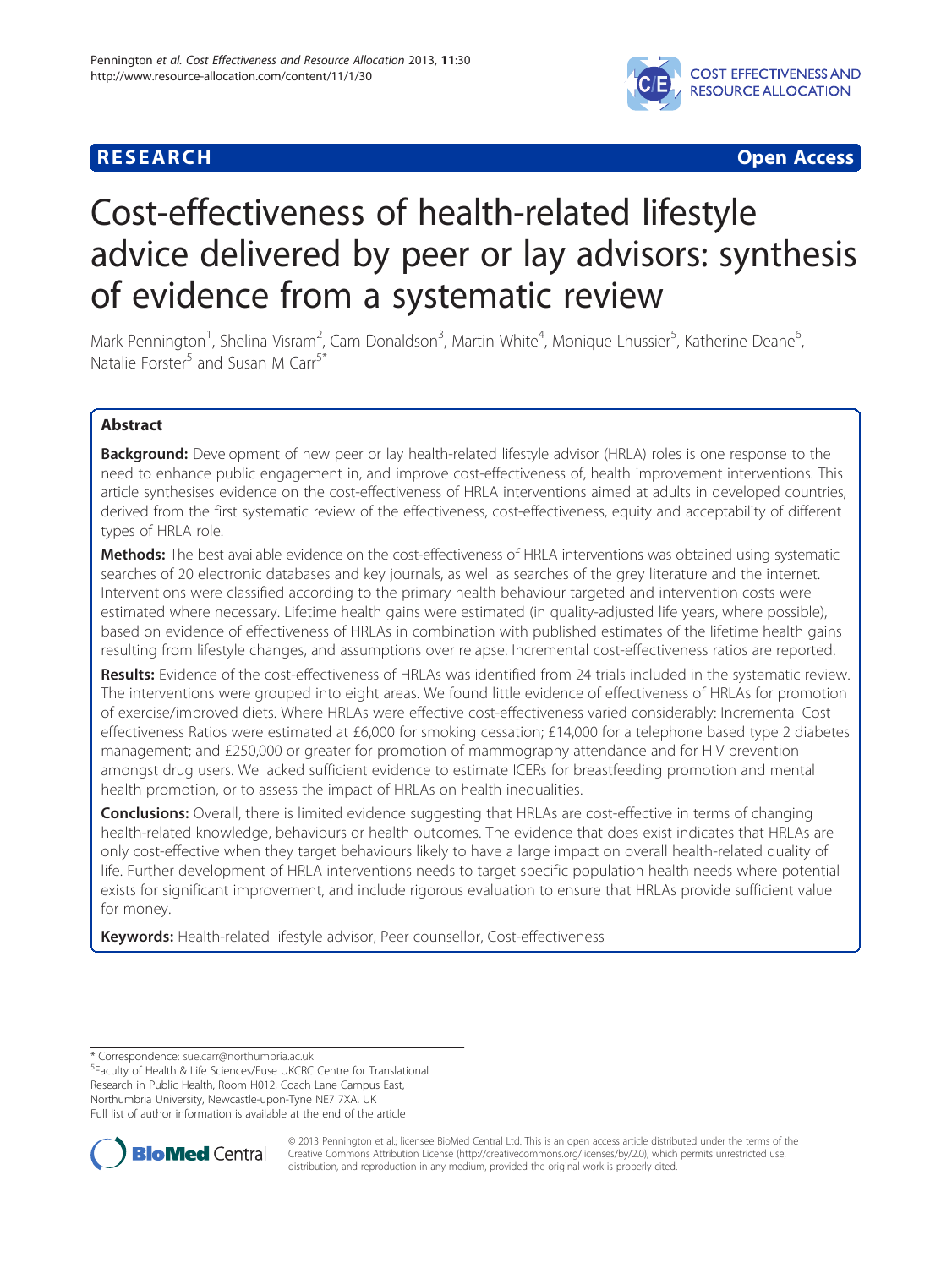#### Introduction

Behaviour is recognised as a key determinant of health, with modifiable lifestyle factors such as smoking, physical inactivity, poor diet and alcohol consumption, contributing significantly to morbidity and mortality [\[1\]](#page-9-0). This is particularly the case in developed countries, where these major health risks tend to be more prevalent amongst the lower socio-economic groups and therefore contribute to social inequalities in health [\[2,3\]](#page-9-0). Evidence from the UK indicates that the decline in the proportion of the population that engages in unhealthy behaviours has been mainly in higher socio-economic groups resulting in widening inequalities [\[4](#page-9-0)]. The UK government has responded with public health policy setting out the action needed to encourage and enable individuals to make healthier lifestyle choices, with a particular focus on those living in socioeconomically disadvantaged areas [\[5](#page-9-0)].

Awareness of the role of behavioural factors in health has increased in the general population in developed countries, along with a growing chronic disease burden [[6\]](#page-9-0). Healthcare systems have responded with a shift from paternalistic to partnership models of care, and sought to promote increased involvement of patients and the wider public [[7\]](#page-9-0). The expansion of roles to deliver health-related lifestyle advice represents one strategy in this new partnership approach. An example from the UK is the National Health Service (NHS) health trainer role, which aims to empower people to adopt healthy behaviours by offering practical support from someone who understands the pressures they face [[5\]](#page-9-0). Similar types of lay or peer-based health-related lifestyle advisor (HRLA) role have been widely used in many contexts [[8-11](#page-9-0)].

Previous reviews have suggested that HRLAs may be effective in improving access to health services and addressing health inequalities, in part by providing cultural leverage [\[12,13](#page-9-0)]. Whilst evidence on cost-effectiveness is lacking, a perception exists that interventions involving trained but unqualified peer or lay advisers are cheaper than those involving health professionals. However, there are often hidden costs associated with coordination, training and supervision for these roles [[14\]](#page-9-0). We therefore set out to examine systematically the evidence on the effectiveness of HRLAs and to determine in which areas they are likely to be cost-effective. Specifically, we were interested in HLRAs working in the developed world, where contexts differ significantly from those facing HRLAs in developing countries and where modifiable lifestyle behaviours pose a greater threat to health, as noted above. The results reported here are part of a larger evidence synthesis commissioned by the National Institute for Health Research (NIHR) Health Technology Assessment (HTA) Programme, which considered both qualitative and quantitative evidence for the effectiveness, equity and acceptability of different types of HRLA [[15](#page-9-0)].

#### **Methods**

#### Literature search

Full details of the search for Medline are provided in Additional file [1](#page-8-0) and details of strategies for the other databases are available from the full report [[15\]](#page-9-0). The literature searches included a combination of HRLA, health improvement and methodological terms. The PICOS (Population, Interventions, Comparators, Outcomes and Study Designs) framework was used to generate search terms. Studies were included if they described interventions that were: delivered in developed countries by trained but generally unqualified HRLAs (paid workers or volunteers); consisted of education, training, support or counselling aimed at individuals or groups of peers with the explicit aim of health improvement; and were iterative (rather than a one-off event) and delivered in person, by telephone, post, online or electronically. Studies were excluded if they described (rather than evaluated) an intervention, related to acute care or a single episode of advicegiving, did not have the explicit aim of health improvement, or were not published in English. We also excluded studies focusing solely on advice or training delivered to children or adolescents, as there is already an established literature on peer education for young people. We included all studies with quantitative data on relevant interventions rather than restrict the review to full economic evaluations.

Articles published up to and including September 2008 were searched in the following bibliographic databases: ArticleFirst, ASSIA, British Humanities Index, Cinahl, DARE, Embase, Francis, IBSS, Medline, NHS Economic Evaluation Database, PAIS, Psycinfo, Science Citation Index, Social Science Citation Index, Social Services Abstracts, Sociological Abstracts, SIRS researcher, Web of Knowledge, Worldcat, Zetoc. The search string was modified in accordance with the functions available on each database. Grey literaturewas retrieved through searches using the Google search engine, with the first 100 results retrieved by each search strategy scanned for relevance; searches of specific websites; and contacting experts working in the field to request suggestions for relevant literature. Citation searches of the Science Citation Index and the Social Science Citation Index were carried out in order to identify all citations of those studies assessed as relevant. The reference lists of papers identified as relevant to the review were also checked.

Studies were assessed by two reviewers for their methodological rigour based on the Quality Assessment Tool for Quantitative Studies [[16\]](#page-9-0) and included in the review when they were rated as being of strong or moderate quality overall. Any disagreement between the reviewers was resolved through discussion to achieve consensus or,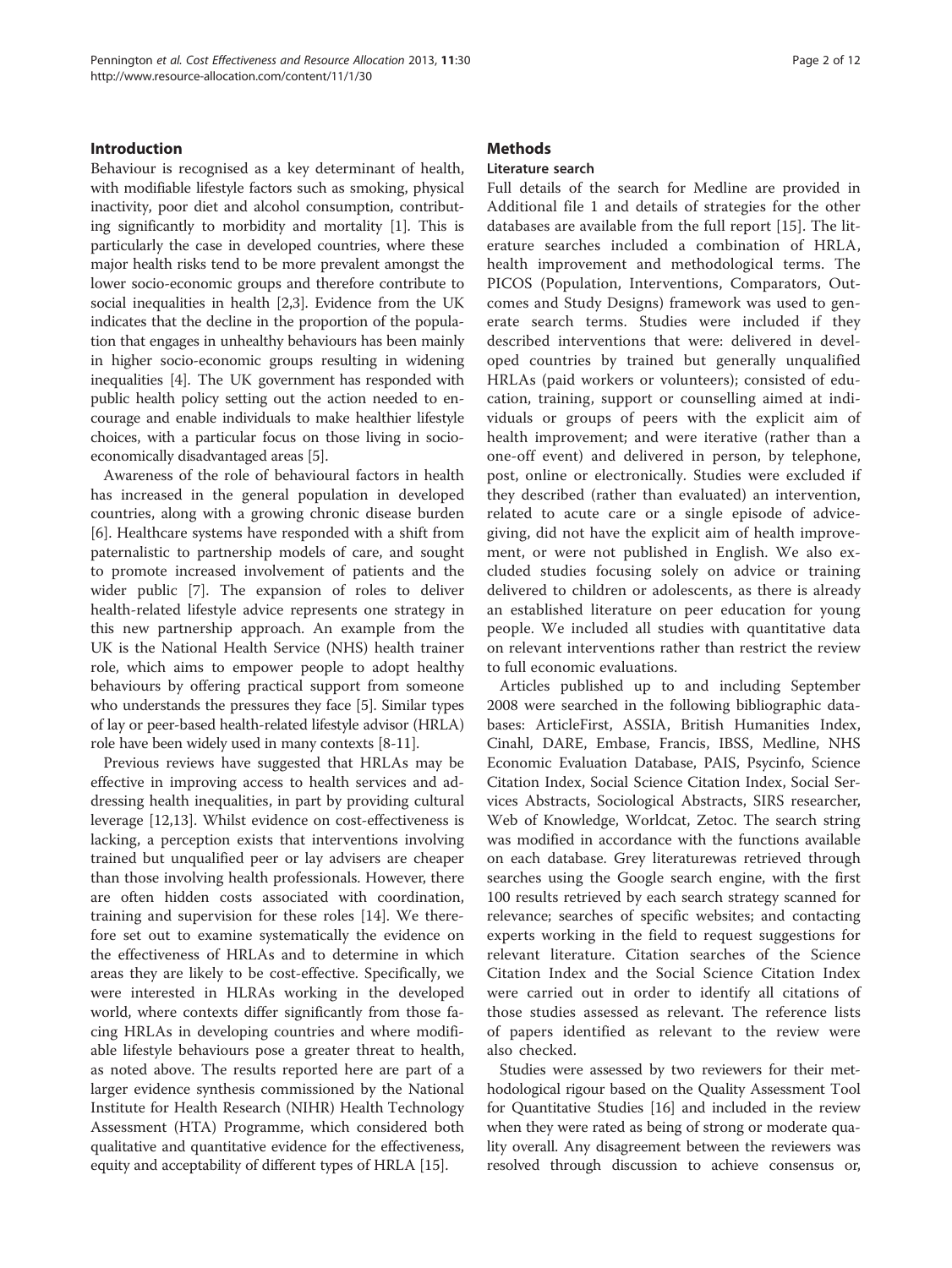<span id="page-3-0"></span>where required, review by a third member of the research team. Full details of the literature search are available in the published report [[15](#page-9-0)].

#### Data analysis and synthesis

The disparate nature of the included studies precluded a meta-analysis of study findings. Instead, evidence on the effectiveness of HRLAs was assessed based on: i) the quality and nature of the studies; and ii) the target population. Where evidence existed on the cost-effectiveness of HRLA interventions we evaluated it. Generally this evidence was lacking and so we synthesised our own estimate of cost-effectiveness. We first grouped interventions according to the behaviour targeted as this dictated the size of the potential health gain. Within groups we then considered whether the reported interventions used similar or different modes of delivery. Typical modes of delivery included: community activities and mailshots (considered low intensity); telephone and group counselling (low to medium intensity); and personalised counselling (high intensity). Where studies in the same target behaviour group used the same mode of delivery, we selected one study to inform estimates of costs and effectiveness based on rigor of study design and relevance of the study population. Where interventions used a different mode of delivery, we compared them as alternative strategies, either against no intervention, or against non-HRLA delivered alternatives where these would be readily available. We ranked interventions according to effectiveness and eliminated dominated and extendedly dominated options prior to calculating incremental cost-effectiveness ratios (ICERs) [[17](#page-9-0)]. The perspective of included studies was rarely stated, but none documented costs arising outside of the health sector. Where we synthesized cost-effectiveness estimates we considered only health benefits and costs falling on the health sector.

Our method built on previous work which examined the cost-effectiveness of interventions to incentivise physician activities which improve patients' health [[18](#page-9-0)]. This study recognised that the total cost of such activities include the cost of the intervention and the impact on overall health costs of the change in patient health. Hence the traditional formula for calculating the ICER can be rewritten to express changes in costs as the sum of these two components. Few studies report long term health gains. However, estimates of the long term health gain from a change in underlying behaviour may be available. If we assume long term health gains are proportional to the magnitude or extent of behaviour change the health gain attributable to the intervention can be expressed as a product of the change in outcomes measured in patients and the health gain attributable to a unit change in outcome. The ICER can then be expressed as:

$$
\begin{aligned} \text{ICER} &= \Delta C/\Delta Q = (\Delta C_i + \Delta C_{bh})/\Delta Q \\ &= (\Delta C_i + \Delta C_{bh})/\Delta Q_{bh}.e_i \end{aligned}
$$

where  $\Delta C$  is the change in overall (health) costs,  $\Delta Q$  is the change in outcome attributable to the intervention,  $\Delta C_{\rm i}$  is the cost of the intervention,  $\Delta C_{\text{bh}}$  is the overall change in health care costs from the underlying behaviour change,  $\Delta Q_{bh}$  is the health gain attributable to a unit change in behaviour, and  $e_i$  is the mean proportion or degree of change achieved by the intervention population.

We determined  $e_i$  from the primary outcome reported in each study. These were typically changes in behaviour (such as mammography attendance) or in physiological markers (such as HbA1c concentration). We assessed assumptions underpinning analysis in each study and substituted conservative results where assumptions may have been generous (e.g. we assumed smoking cessation participants lost to follow up had resumed smoking). We searched the published literature for modelling studies reporting the lifetime health gains in Quality Adjusted Life Years [[19](#page-9-0)] (QALYs) ( $\Delta Q_{bh}$ ) and health care cost impacts  $(\Delta C_{\text{bh}})$  attributable to changes in behaviour or associated with changes in physiological health markers. Where more than one modelling study was available we selected the study based on quality and applicability to a UK context.

Intervention costs  $(\Delta C_i)$  were taken from cost data reported in the studies reviewed, where these were available. Costs in foreign currency were converted to UK pounds and inflated to 2008 prices. In the absence of cost data we estimated programme costs. We estimated the total staff time to deliver an intervention, and applied a unit cost which included training and overheads from an authoritative UK source (Unit Costs of Health and Social Care) for an occupation that most closely matched the activity described in the intervention [[20](#page-9-0)]. Details of the costs estimations are given in Additional file [1](#page-8-0).

Little evidence is available on long-term recidivism for lifestyle change interventions [\[21,22](#page-9-0)]. The exception to this is smoking cessation, where recidivism is substantial [[23\]](#page-9-0). Seven year follow-up of participants in a lifestyle intervention for diabetes management showed that the majority had relapsed [\[24](#page-9-0)]. We assumed that interventions would be repeated in the third, sixth and tenth year after the initial intervention, and that despite this 50% of participants achieving change at follow-up would subsequently relapse gaining no health benefits. Costs for implementing the intervention in years three, six and ten were added to the implementation costs in the first year after discounting at 3.5% per annum to estimate the total cost of the intervention. We did not assume that smoking cessation interventions would be repeated;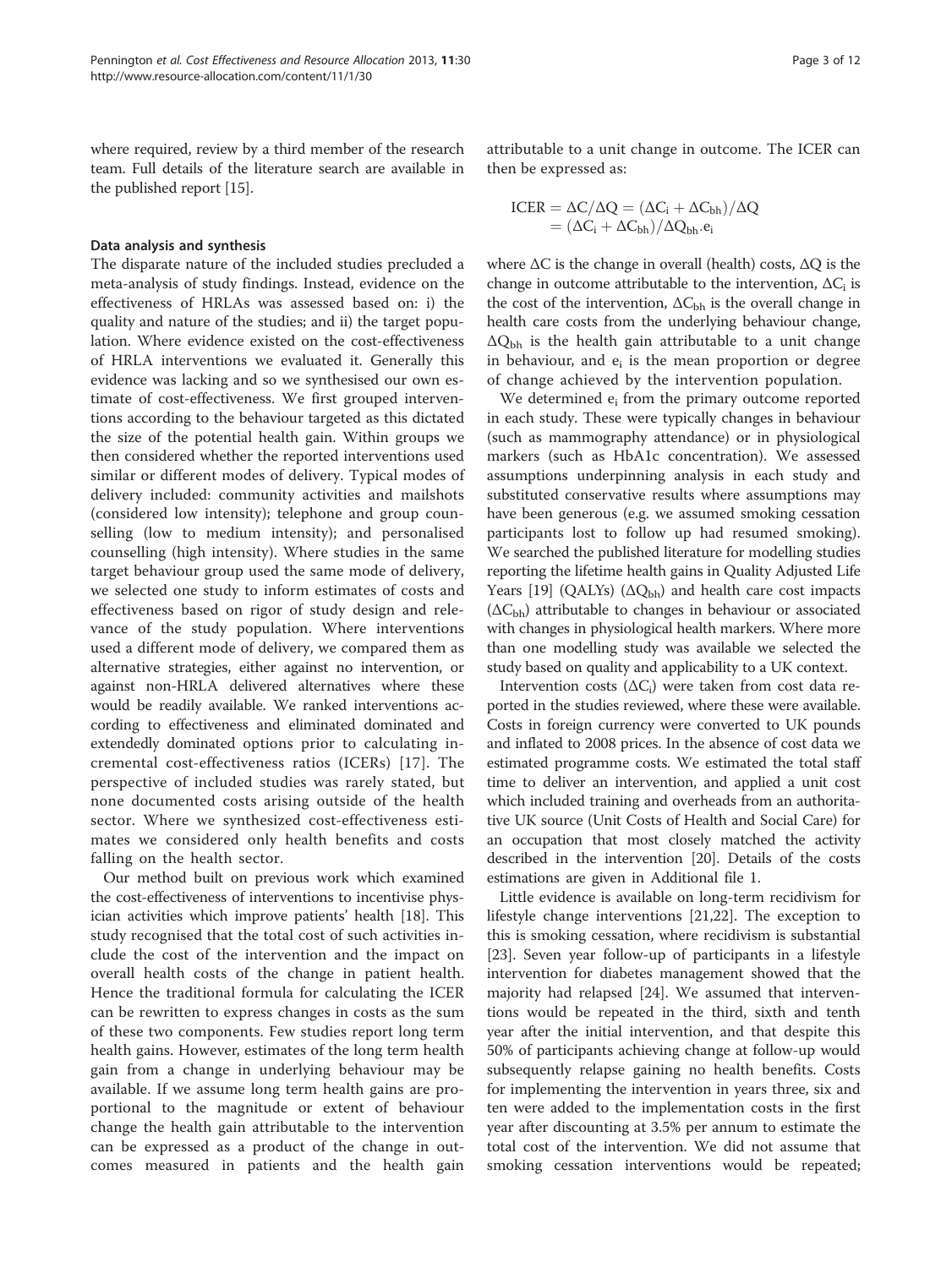instead, we assumed that 75% of abstainers after three months would subsequently relapse based on data from 1990 California Tobacco Survey [[25](#page-9-0)]. We did not assume that HIV prevention work amongst drug users would be repeated in subsequent years, given the transient nature of the population; instead, we applied conventional, conservative assumptions that intervention effects lasted for the duration of observation only.

Where estimated ICERs were likely to be sensitive to assumptions around health gains or recidivism, we tested these assumptions in sensitivity analysis.

#### Results

After quality appraisal 24 met the inclusion criteria for the review. Figure [1](#page-3-0) illustrates the search results and screening process.

Interventions included in the review were grouped into eight health areas: general chronic disease management; management of type 2 diabetes; promotion of smoking cessation; breast cancer screening; prevention of HIV infection; healthy diet and/or physical activity; breastfeeding; and mental health. Each of these areas is described in detail below.

#### General chronic disease management

Five studies were reviewed on the subject of lay-led disease management for a range of chronic conditions [[26-30](#page-9-0)]. Three of these [\[26-28](#page-9-0)] were conducted in the UK, including an evaluation of the national Expert Patients Programme [[26\]](#page-9-0). All of the studies reported significant improvements in patient self-efficacy and self care behaviour attributable to the intervention. Barlow

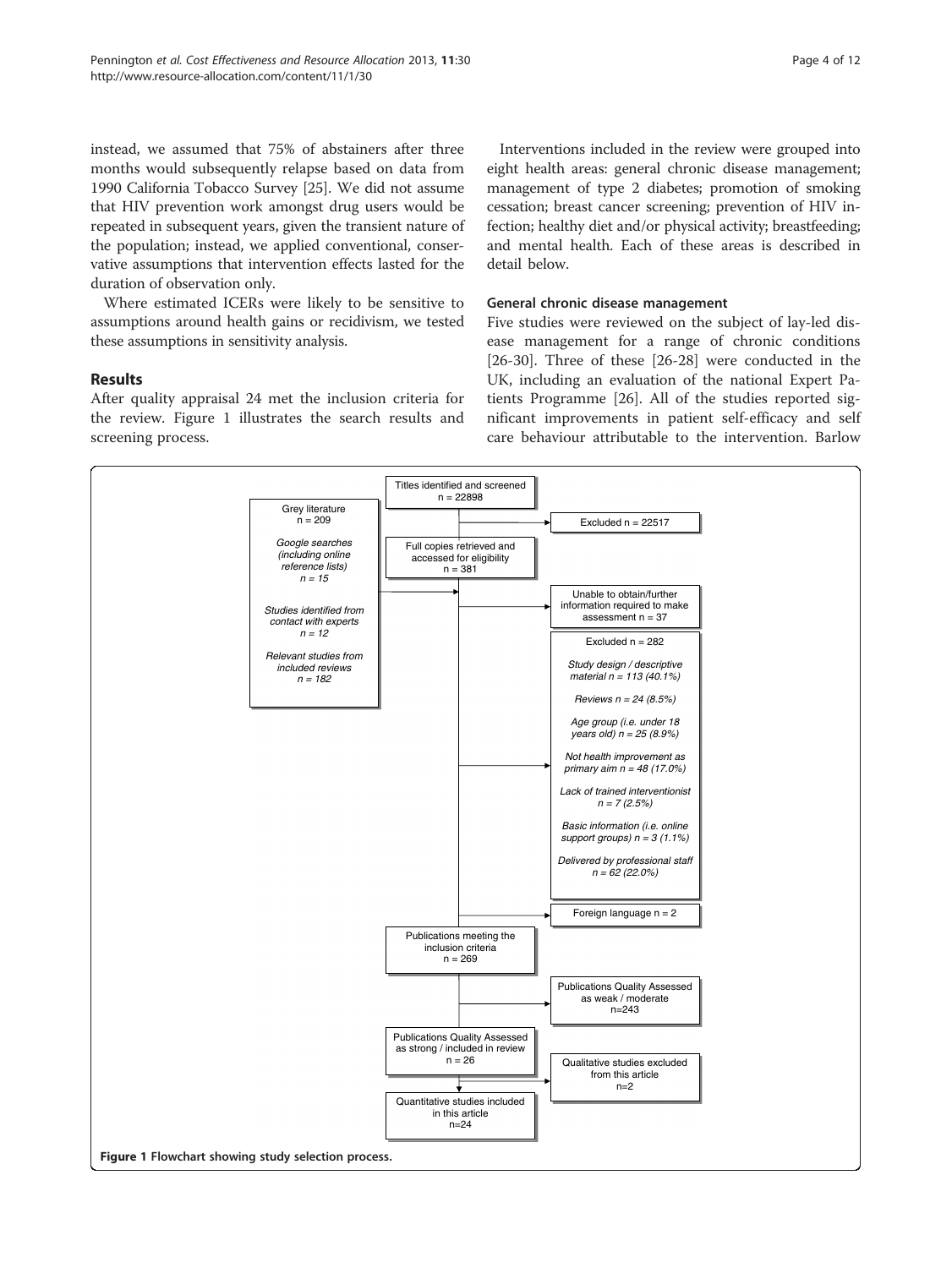<span id="page-5-0"></span>et al. [\[27\]](#page-9-0) demonstrated statistically significant improvements in anxiety and depression. Kennedy et al. [[26](#page-9-0)] reported improvements in physical health, Lorig et al. (2003) [\[29](#page-9-0)] found significant improvements in pain, and both studies reported improvements in psychological wellbeing and health distress. There was some evidence that health improvements were maintained over time. The extent to which improvements in self-efficacy and symptom management translate into gains in healthrelated quality of life (HRQoL) is unclear, although the impact of chronic diseases on HRQoL is likely to be considerable.

Evidence of the impact of interventions on health care utilisation was inconsistent. Kennedy et al. [\[26](#page-9-0)] reported reductions in both primary and secondary care attributable to the intervention. The differences were not statistically significant, but a reduction in inpatient days in the intervention arm was sufficient to offset the intervention cost. Griffiths et al. [\[28](#page-9-0)] and Barlow et al. [[27](#page-9-0)] found no impact on health care utilisation attributable to the intervention. Lorig et al. (1999) [[30\]](#page-9-0) found a reduction in inpatient days but no reduction in primary care. Lorig et al. (2003) [\[29](#page-9-0)] found a reduction in primary care and emergency admissions, but no change in inpatient days.

#### Estimating cost-effectiveness

Richardson et al. undertook a cost-effectiveness analysis of the Expert Patients Programme, and reported a 94% probability that it was cost-effective at a threshold of £20,000 per QALY [[31\]](#page-9-0). This analysis appears to be robust, but may lack generalizability. Most of the intervention costs (£250 per patient) were offset by reductions in inpatient days, attributable to a few resource-intensive patients. Evidence from the other studies of the impact on secondary care is mixed. Nevertheless, the chronic disease management programmes offer the possibility of enabling patient empowerment at modest or zero overall cost.

#### Management of type 2 diabetes

Three studies reported different methods of delivering lay-led lifestyle and disease management advice to poor, urban patients with diabetes [\[32](#page-9-0)-[34](#page-9-0)]. Young et al. [[32](#page-9-0)] describes a low intensity telephone counselling interven-tion, Gary et al. [\[33](#page-9-0)] reports a group counselling intervention delivered by promotoras (a term for lay health advisers used by Spanish-speaking communities) and Lujan et al. [\[34](#page-9-0)] reports an individual counselling intervention. We analysed each intervention as an alternative approach to promoting diabetes disease management in marginalised populations. Change in HbA1c concentration, a well-recognised physiological marker of diabetes control [\[35](#page-9-0)], was the primary outcome of each intervention. All three studies reported falls in HbA1c levels of similar magnitude attributable to the intervention: 0.25% (95% CI 0.08 to 0.73) in Lujan et al.; 0.31% (95% CI 0.11 to 0.52) in Young et al.; and 0.30% (CI −0.18 to 0.78) in Gary et al. The cost of the telephone-based intervention in Young *et al.* (£258 per participant) is reported separately [\[36\]](#page-9-0). We estimated costs per participant of £757 and £988 for Gary et al. and Lujan et al. respectively. On the basis of these costs the telephone counselling intervention dominates the other two (it is cheaper and more effective). However, differences in baseline HbA1c between intervention and control in Lujan et al. may have diminished the observed treatment effect through regression to the mean. Consequently, we applied a favourable assumption that the treatment effect in Lujan et al. is the fall in HbA1c in the treatment arm between baseline and follow-up (0.45%).

#### Estimating cost-effectiveness

We assumed a linear relationship between changes in HbA1c concentration and the resulting impact on health gains and costs. A number of studies have estimated the health gain in QALYs from improved control of HbA1c [[37-42](#page-9-0)]. We applied a value of 0.38 QALYs per 1% fall in HbA1c concentration taken from the Center for Outcomes Research (CORE) diabetes model [[37](#page-9-0)]. Estimates of the costs saved from a fall in HbA1c levels in a UK setting were taken from the Diabforecaster model (£686 2008 GBP for a fall from 8.0% to 7.0%) [[38\]](#page-9-0). In the base case analysis, the ICER for the telephone counselling intervention in Young et al. was £13,600. The community health worker intervention in Gary et al. is dominated by the telephone counselling intervention. The ICER for the promotora intervention in Lujan et al. is £94,500.

In a sensitivity analysis the number of patients who relapse (and gain no health improvement) was varied between 25% and 75%. This is mathematically equivalent to assuming a QALY gain from HbA1c control of plus or minus 50% (0.19 and 0.57 QALYs). The resulting ICER for Young et al. varied from £8,400 to £28,800, and the ICER for Gary *et al.* varied from £62,400 to £191,000. Hence, the conclusion that a low intensity intervention for the management of type 2 diabetes is cost-effective at thresholds acceptable in the UKis robust to variation in health gains or recidivism.

An additional study estimated an ICER at £43,400 for the intervention described in Young et al. and concluded that the intervention was not cost-effective [[36\]](#page-9-0). The analysis used data from the Centers for Disease Control type 2 diabetes model, in which US style intensive management of HbA1c levels generate considerable additional health care costs from a fall in HbA1c [\[39\]](#page-9-0). Under UK practice style, the estimated overall health care costs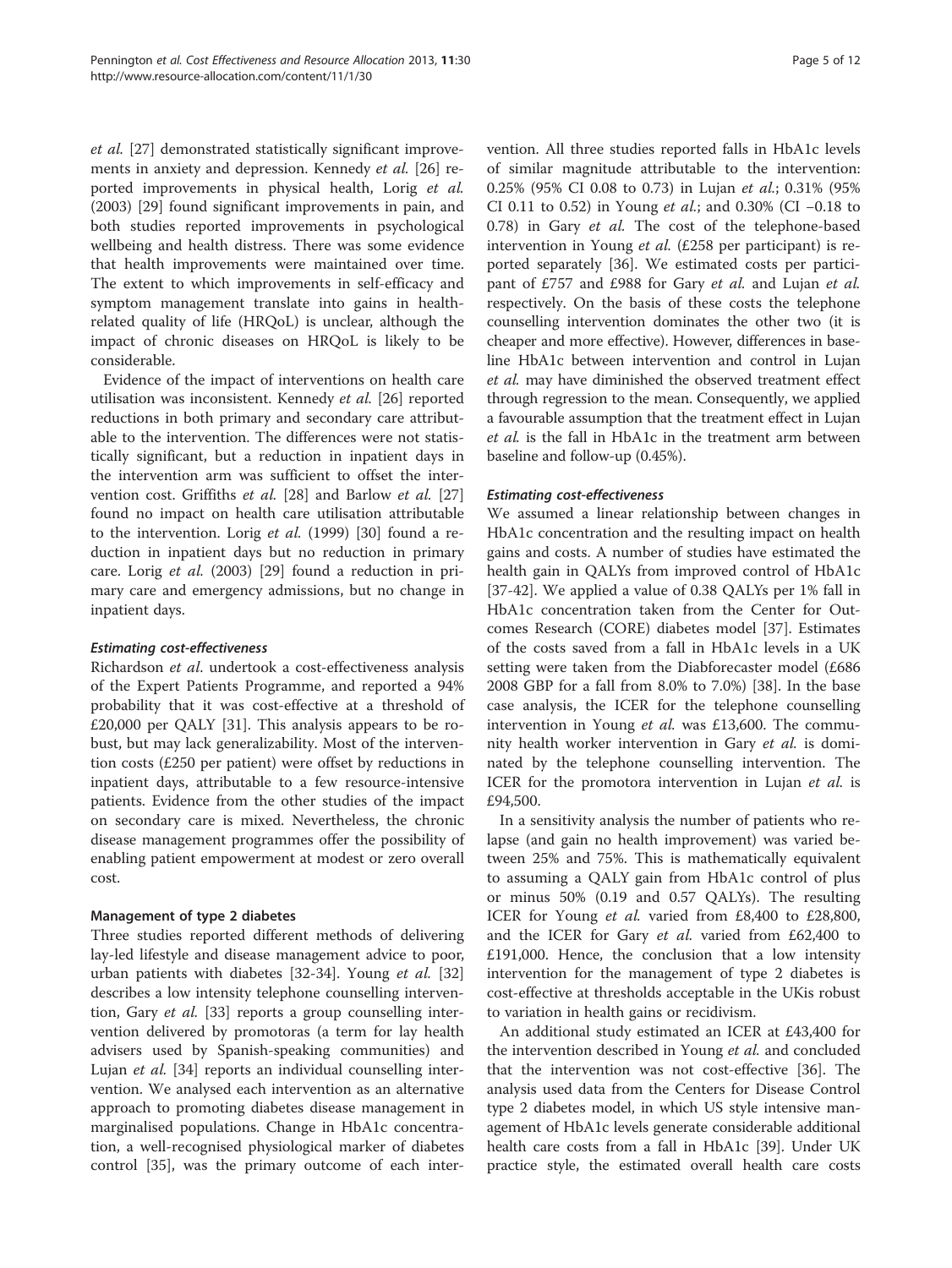<span id="page-6-0"></span>attributable to a fall in HbA1c levels are negative, which would greatly reduce the ICER for the intervention in Young 2005.

#### Smoking cessation

Four reviewed studies focused on advice or counselling regarding smoking cessation [\[43](#page-9-0)-[46\]](#page-10-0). The evidence in May et al. [[43](#page-9-0)] suggests that a 'buddy system' based on mutual support is not effective. The population in Emmons et al. were cancer survivors which limits the generalizability of the study [[44](#page-10-0)]. The population in Woodruff et al. [[45](#page-10-0)] appears representative of individual, ethnically-targeted smoking cessation services. Consequently, we considered this intervention, and assumed a three month quit rate of 17.4% based on the intentionto-treat analysis rather than the primary results (which ignored those lost to follow-up). We estimated the cost of the intervention at £215 per participant.

Estimates of the average QALY gain for cessation from smoking by Fiscella and Franks [[47\]](#page-10-0), and Cromwell [[48](#page-10-0)] concur (1.98 and 1.97 QALYs respectively), although recent evidence [\[49\]](#page-10-0) would suggest both are conservative. Health care costs related to smoking are considerable [[50\]](#page-10-0). The impact of smoking cessation on health care costs unrelated to smoking is less well established, but these will inevitably rise with increased longevity and may outweigh the direct cost savings [[51\]](#page-10-0). We applied a conservative assumption that the overall cost savings were zero. We assumed that 50% of three-month abstainers would have relapsed at one year and that 50% of one-year abstainers would subsequently relapse, with all those who relapse gaining no health benefits. Hence 25% of three-month quitters were assumed to have quit permanently, gaining 1.97 QALYs each.

#### Estimating cost-effectiveness

We compared the HRLA intervention, to reasonable alternatives available. We assumed that 3% of smokers who wish to stop are successful without seeking professional support [[52\]](#page-10-0). The success rate of brief advice in conjunction with Nicotine Replacement Therapy or Buproprion was estimated at 4%, [\[53\]](#page-10-0) with an estimated

cost of £47 [[54\]](#page-10-0). Pharmacy-based smoking cessation services were assumed to deliver a 5% quit rate at £55 per participant [[55\]](#page-10-0). We assumed an annual success rate of 10% for smokers' clinics and costs per participant of £350 [\[55](#page-10-0)].

Cost-effectiveness calculations are presented in Table [1](#page-5-0). The data indicate that smokers' clinics are more effective than individual counselling from HRLAs, although costs are similar. Smokers' clinics are cost-effective and the preferred option. However, this intensive group-based therapy may not appeal to many smokers. Tailoring services to smokers' choices is likely to boost motivation and resulting quit rates. Hence, HRLA interventions might be cost-effective as an alternative service. Compared with willpower alone, the ICER for smoking cessation advice delivered by HRLAs is £3800.

#### Mammography promotion

Four studies evaluated HRLA interventions to promote breast cancer screening (mammography) [[56-59](#page-10-0)]. Three studies [[56-58](#page-10-0)] targeted broadly similar populations of poor, rural women, whereas the fourth [\[59](#page-10-0)] targeted recent immigrants to the US. The likelihood of specific barriers to mammography in non-native language speaking communities limits the generalizability of the latter study. Hence we considered two types of intervention: a low intensity intervention focusing on community events and mass mailshots as described in Andersen et al. [\[56](#page-10-0)], and a high intensity intervention based primarily on in-dividual counselling as described by Earp et al. [\[57\]](#page-10-0) and Paskett et al. [[58\]](#page-10-0) The treatment effect (2.5% uptake) and costs (\$34 per participant, £34 2008 GBP) reported for the community arm in Andersen et al. were assumed for the low intensity intervention, and the treatment effect (15.2% uptake) and costs (\$730 per participant, £657 2008 GBP) reported in Paskett *et al.* for the high intensity intervention.

A number of authors have modelled the cost-effectiveness of mammography to determine the optimum screening frequency/age range [[60-65\]](#page-10-0). Recent modelling studies have reported lifetime benefits of mammography in the range 0.0324–0.0386 QALYs for biennial or triennial screening [[60-62\]](#page-10-0). We used the estimate of 0.0386

Table 1 Cost-effectiveness calculations for various smoking cessation options

| -                             |          |      |        |                                                                               |                          |                          |
|-------------------------------|----------|------|--------|-------------------------------------------------------------------------------|--------------------------|--------------------------|
|                               | Cost(f)  |      |        | Annual quit rate QALY gain Incremental gain (QALYs) Incremental cost (£) ICER |                          |                          |
| Willpower alone               | $\Omega$ | 3%   | 0.0295 | $\overline{\phantom{a}}$                                                      | $\overline{\phantom{a}}$ | $\overline{\phantom{a}}$ |
| Brief advice                  | 47       | 4%   | 0.0396 | 0.0099                                                                        | 47                       | Extendedly dominated     |
| Pharmacy services             | 55       | 5%   | 0.0495 | 0.0099                                                                        | 8                        | £2,800                   |
| Tailored HRLA counselling 215 |          | 8.7% | 0.0857 | 0.0364                                                                        | 160                      | £4,400                   |
| Smokers' clinics              | 350      | 10%  | 0.0985 | 0.0128                                                                        | 135                      | £10,500                  |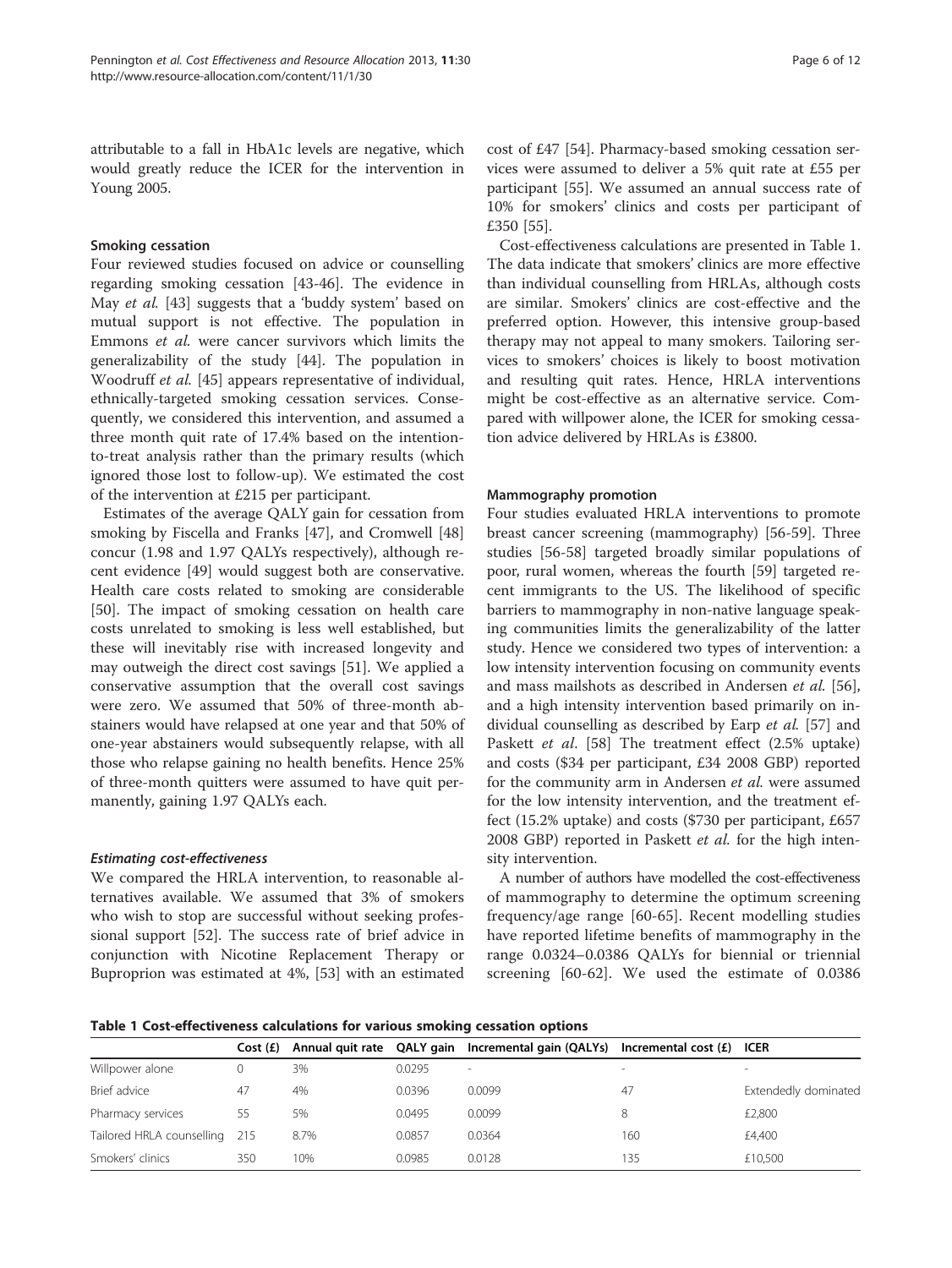QALYs from Rojnik et al. [[60\]](#page-10-0) which is generous, and matches UK screening policy (triennial from 50 to 70 years of age). Overall health care costs from mammography of €191 (£148 2008 GBP) were taken from the same study.

#### Estimating cost-effectiveness

The ICER for the low-intensity intervention was £251,000 and the ICER for the higher intensity intervention was £896,000. Sensitivity analysis assuming 0% relapse without repeating the HRLA intervention generated an ICER for the low intensity intervention of £39,000. Andersen et al. [\[56](#page-10-0)] reports a cost-effectiveness analysis of the community activity intervention, giving a cost per life-year saved of US\$56,000 (1995 US\$) or £56,000 (2008 GBP). Description of the analysis is scant and no mention is made of any allowance for recidivism. Nevertheless, the analysis supports the conclusion that the HRLA intervention would not be considered costeffective in the UK.

#### HIV prevention

Two reviewed studies describe the training of illegal drug users to deliver HIV prevention messages, primarily promoting condom use and the sterilisation of drug injection equipment [[66,67\]](#page-10-0). Whilst both studies are mainly qualitative, quantitative data on each intervention has also been published [[68](#page-10-0),[69](#page-10-0)]. The two interventions are similar, but Dickson-Gomez et al. (2003) [[66\]](#page-10-0) included a control group who received an appropriate comparison intervention, and therefore analysis was based on that study. The study reports reduction in both risky sexual and injection behaviours. However, an ordinal scale was used to define the magnitude of risky behaviours obfuscating the absolute reduction following the intervention, and the authors elected to ignore any reported increases in risky behaviour which may have biased results.

#### Estimating cost-effectiveness

Data in Latkin et al. indicates the intervention was more effective in reducing needle-sharing than unsafe sex [\[68](#page-10-0)]. We considered only the impact of reductions in needlesharing given that the risk of infection from shared needles is higher than from unprotected vaginal sex (although not unprotected anal sex) [\[70\]](#page-10-0). We based estimates of infections avoided on a Bernoulli-process model of transmission, where probability of infection is a function of the number of unsafe acts, the risk of transmission from an unsafe act, and the general prevalence of disease (equation [1](#page-6-0) below) [[71](#page-10-0)]. We applied the standard assumptions that the observed reduction in risk behaviour occurs only for the duration of the intervention, and that persons prevented from infection are not subsequently infected.

Probability of infection P  
= 1 - 
$$
\{(1-\pi) + \pi(1 - (a_d \cdot a_i))\}^n
$$
 (1)

where  $\pi$  = HIV prevalence

 $\alpha_d$  = risk of infection of needle used by sero-positive user =  $0.9$  [[72](#page-10-0)].

 $\alpha_i$  = risk of infection from infected needle = 0.0067 [[73](#page-10-0)].

n = number of incidences of needle sharing

We considered a London setting where increased HIV prevalence of 4% [[74](#page-10-0)] amongst drug users would render the programme more effective than in the rest of England (prevalence 0.6% [\[75](#page-10-0)]). We estimated 0.00722 cases of HIV infection avoided for the intervention and 0.00288 for the control, an incremental gain from the intervention of 0.004332 cases averted (details in Additional file [1](#page-8-0)).

We assumed that averting one case of HIV infection avoided £143,000 [[76\]](#page-10-0) and generated a health gain of around 5.37 QALYs [[77\]](#page-10-0). On that basis, the intervention saves £619 and generates 0.0233 QALYs compared to the control, or £1,032 and 0.0388 QALYs compared to no intervention. Total intervention costs were estimated at £59,200. The resulting ICER for the HRLA programme is (59,200 - 619)/0.0233 = £2,514,000 per QALY compared to the control, and  $(59,200 - 1032)/0.0388 = \text{\textsterling}1,499,000$ compared to no intervention.

#### Diet and physical activity

Five studies evaluated an intervention aiming to improve diet and exercise levels in a marginalised community using culturally tailored approaches [\[78-82](#page-10-0)]. Keyserling et al. [\[78](#page-10-0)] described an intervention for women with diabetes, while the four other studies [\[79](#page-10-0)-[82](#page-10-0)] were aimed at healthy adults. Each intervention involved community health workers or promotoras delivering individual counselling and advice with the goal of increasing exercise and/or improving diets.

The evidence of improvements in diet, based on selfreported intake, is undermined by evidence of underreporting of consumption. There is evidence of improvement in fat intake and fruit and vegetable consumption, but studies measuring weight showed no change. Physiological evidence reported in Staten et al. is mixed [\[79](#page-10-0)]. Keyserling et al. reports no improvements in HbA1c levels despite extensive health advice and counselling [[78](#page-10-0)]. The evidence of unreliability of self-reported dietary intake might also lead us to doubt the self-reported evidence of increased physical activity. Elder 2006 reports that improvements from the intervention observed at three months dissipated at six and 12-month follow-up [\[80](#page-10-0)].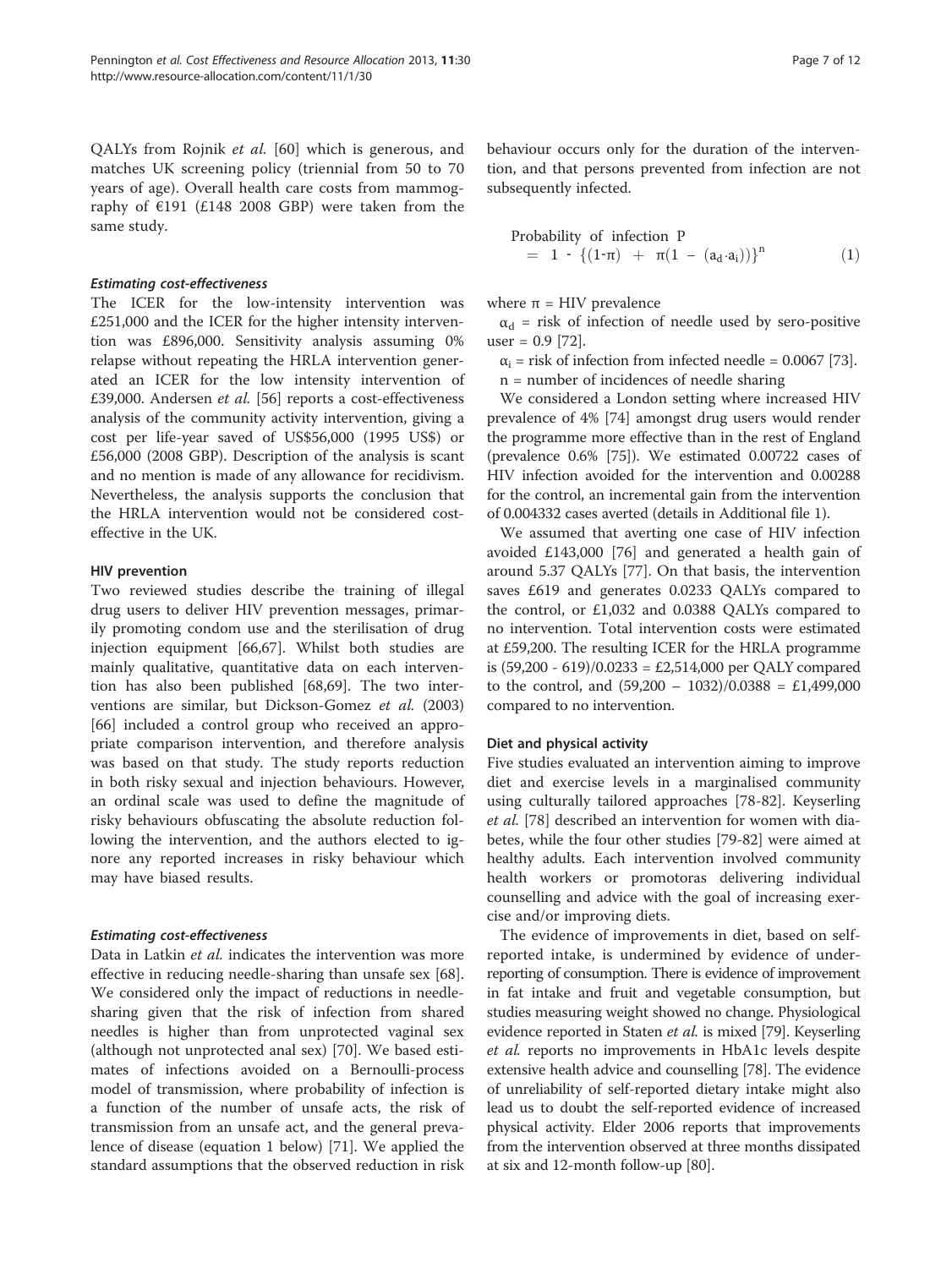<span id="page-8-0"></span>Overall, the physiological data conflict with the selfreported improvements in diet or exercise, and there is evidence that any possible changes are not sustained. These results suggest that individual counselling from HRLAs is ineffective at achieving long-term changes in diet or exercise patterns. Consequently, these interventions do not appear to be cost-effective.

#### Breastfeeding

Two studies concerned breastfeeding: the study by Dennis et al. [\[83\]](#page-10-0) took place in Canada in circumstances similar to a UK context, while the study by Morrow et al. [[84](#page-10-0)] was conducted in Mexico. The Canadian intervention utilised telephone support from a woman experienced with breastfeeding, in addition to standard practice. The study reported risk ratios at four, eight and 12 weeks for increased breastfeeding attributable to the programme. The risk ratio at six weeks was estimated at 1.12 (95% confidence interval: 1.01 – 2.00) using regression and combined with UK data on breastfeeding [[85](#page-10-0)] to estimate the peer support programme could increase breastfeeding at six weeks in the UK from 48% to 54%.

Reported benefits of breastfeeding include gains in Intelligence Quotient [\[86](#page-10-0)] and reductions in obesity [[87](#page-10-0)] and childhood type 1 diabetes [\[88\]](#page-10-0). We did not, however, find any studies estimating a gain in QALYs from breastfeeding. Consequently, we could not estimate an ICER for the HRLA intervention described in Dennis et al.

#### Mental health promotion

Only one study was identified that addressed mental health issues [[89](#page-10-0)]. The intervention involved an experienced parent providing support to families of children with selected chronic diseases. The control group were given a telephone number through which they could access the HRLA, but only two mothers called the number, suggesting selective demoralisation occurred in the control arm.

The study reported a statistically significant improvement in anxiety levels of 2.1 points on the Psychiatric Symptom Index (range 0 to 100) [\[90](#page-11-0)] attributable to the intervention. Costs were not reported but the intervention consumed ten hours of contact time plus telephone support from paid peer advisers, in addition to support from a clinical specialist. Hence costs were likely to be large. We found insufficient evidence in the literature to attach a QALY gain to reductions in anxiety. Hence, we did not calculate an ICER. The change in anxiety appears to be modest and the comparator used in the trial may have biased this estimate. Given the resource intensive nature of the intervention it is unlikely to be costeffective.

#### **Discussion**

#### Main findings of this study

Our analysis suggests that peer- or lay-delivered smoking cessation interventions are highly cost-effective compared to no intervention. Whilst smokers' clinics are more cost-effective they may not be accessed by marginalised groups. Promotion of uptake of mammography, exercise and healthy eating, or HIV prevention activities by HRLAs are not cost-effective. Programmes directed towards improved chronic disease management have the potential to be cost-effective, particularly for patients with type 2 diabetes. The conclusions on physical activity and healthy eating flow from a lack of evidence of effectiveness in these areas. Where there is evidence of effectiveness, lay health advisers are not always costeffective. The key driver is the size of the potential health gain from the behaviour promoted. This is large for smoking cessation, and justifies a relatively intensive intervention. The gain from mammography, recently estimated to be an additional 9.2 days life expectancy [\[91](#page-11-0)], is simply insufficient to justify even a low intensity promotion programme. The benefits from improved management of diabetes are potentially large, and may justify a low intensity intervention. Whilst the benefit of averting HIV infection is large, the health gain from reducing needle-sharing is modest, and consequently HIV risk reduction programmes are unlikely to be costeffective in the UK. We were unable to link evidence of effectiveness of HRLA interventions in mental health and breastfeeding promotion with changes in HRQoL.

#### Strengths and limitations of this study

This analysis is based on the first systematic review of the diverse range of HRLA roles to be found in developed countries [\[15](#page-9-0)]. The review was comprehensive both in its scope and in the focus on acceptability, effectiveness and cost-effectiveness of interventions. Nevertheless, we found few studies assessing outcomes after one year. Restrictions on inclusion by study design and quality assessment excluded many weaker studies. The remaining studies were predominantly single focus interventions, with defined and often standardised protocols, and a predominant focus on individual behaviour change rather than community development. The small number of studies reviewed in each area raises the possibility of publication bias leading to an over-estimate of the effectiveness of HRLA programmes. We lacked sufficient evidence to determine whether any of the interventions reduced or widened health inequalities. However, effective interventions targeted at marginalised communities are likely to reduce the socio-economic gradient in unhealthy behaviours.

The benefits of lifestyle interventions are typically accrued decades into the future for younger people, hence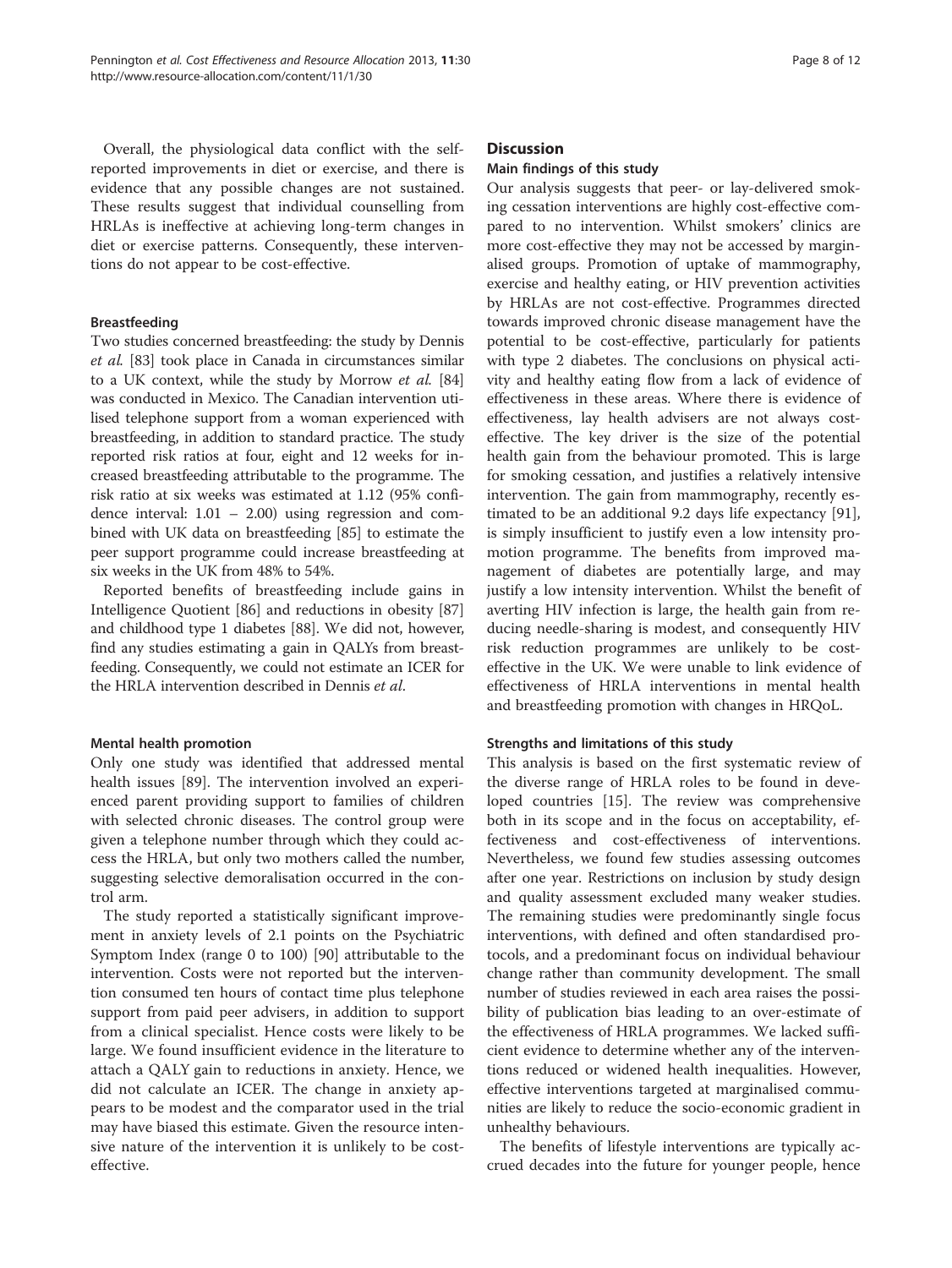<span id="page-9-0"></span>capturing long term outcomes is challenging. Consequently, we had to model long term impact from surrogate short term outcomes which raises concerns about whether the observed behaviour changes were maintained. In the absence of evidence we applied conservative assumptions on the maintenance of behaviour changes rather than simply assuming that no relapse occurred. Nevertheless, our conclusions on mammography promotion were robust to the very generous assumption, commonly applied, that increased adherence is maintained for life. Data on long term maintenance would greatly improve the quality of evaluations of health promotion programmes. We also selected conservative estimates of the health gain from lifestyle changes with regard to our resulting inference – high estimates for mammography and low estimates for smoking cessation – and we explored the impact of changing assumptions with sensitivity analysis. Inferences around mammography promotion and management of type 2 diabetes were robust to this analysis.

#### Interpretation of findings and relationship to existing knowledge

Few studies have evaluated the cost-effectiveness of HRLA interventions. Of the three studies we found which did, [31,36[,56\]](#page-10-0) two had methodological weaknesses [36,[56](#page-10-0)]. Andersen et al. appear to make the commonly applied but unrealistic assumption that behaviour change observed during follow-up is maintained for life [\[56\]](#page-10-0). In contrast, assumptions of cost increases from improved management of type 2 diabetes made by Mason *et al.* in the evaluation of the telephone based counselling intervention appear unrealistic [36]. We drew on the approach of Mason *et al.*, but sought to apply the most appropriate estimates of the costs and effects of behaviour changes along with more realistic assumptions on adherence. With the exception of smoking cessation, there was very little evidence to guide assumptions on adherence and so we tested our assumptions in sensitivity analysis. This study is the first to evaluate the cost-effectiveness of HRLA interventions across a diverse range of health behaviours using the same methodology and applying conservative assumptions on adherence. The results indicate that HRLAs can be cost-effective when they target behaviours associated with significant detriments to health.

#### Conclusion and implications

Cost-effectiveness of HRLAs are strongly influenced by the size of the health gain from the lifestyle changes targeted. For example, lifetime adherence to mammography screening yields health gains of around 0.04 QALYs compared to 0.4 QALYs for a person with type 2 diabetes reducing their glycosylated haemoglobin by 1%, and 2.0 QALYs for smoking cessation. Consequently the

potential health gains from interventions that promote mammography are small compared to those promoting smoking cessation. HRLAs are likely to be most profitably employed delivering interventions with the potential to generate large health gains. They are unlikely to be cost-effective when targeting behaviours with only very modest potential to increase expected HRQoL (such as attendance at mammographic screening). Further research on adherence to short term behaviour changes might facilitate more informed assumptions on the long term maintenance of behaviour changes which underpin estimates of the cost-effectiveness of interventions aimed at improving unhealthy lifestyles.

#### Additional file

#### [Additional file 1:](http://www.biomedcentral.com/content/supplementary/1478-7547-11-30-S1.docx) Estimated costs and calculations of costeffectivenesss of interventions.

#### Abbreviations

HRLA: Health related lifestyle adviser; QALY: Quality adjusted life year; ICER: Incremental cost-effectiveness ratio; HRQoL: Health related quality of life; HIV: Human immunodeficiency virus.

#### Competing interests

The authors declare that they have no competing interests.

#### Authors' contributions

SC and MW conceived the study; CD and MP designed the study economics aspects; SC, ML, NF, KD, LG and SV undertook the systematic review; MP undertook the analysis; MP, SV and SC wrote the manuscript; MW, CD, KD, NF and ML commented on and revised drafts; SC is guarantor. All authors read and approved the final manuscript.

#### Authors' information

Cost-effectiveness and Resource Allocation (IF=1.68) – Instructions for authors: <http://www.resource-allocation.com/authors/instructions/research>.

#### Acknowledgments

The authors wish to thank all of those involved in the project advisory group, all contributors to the research (Lesley Geddes, Natalie Forster, Susan Michie, Philip Hodgson) and also the administrative support staff at Northumbria University. This study is based on an evidence synthesis funded by the NIHR Health Technology Assessment Programme (project number 07/26/03). The views and opinions expressed therein are those of the authors and do not necessarily reflect those of the Department of Health.

At the time of conducting the study, SC, CD and MW were funded in part as members of Fuse (the Centre for Translational Research in Public Health), a UK Clinical Research Collaboration (UKCRC) Public Health Research Centre of Excellence. Funding from the British Heart Foundation, Cancer Research UK, Economic and Social Research Council, Medical Research Council, and the National Institute for Health Research (NIHR) under the auspices of UKCRC, is gratefully acknowledged.

SV was funded by an NIHR doctoral research fellowship from September 2008 to September 2011 (project number RTF/08/01/096).

#### Author details

<sup>1</sup>Health Economics, London School of Hygiene & Tropical Medicine, 15-17 Tavistock Place, London WC1H 9SH, UK. <sup>2</sup>Centre for Public Policy and Health (CPPH), School of Medicine, Pharmacy and Health, Wolfson Research Institute for Health and Wellbeing, Durham University Queen's Campus, Stockton-on-Tees TS17 6BH, UK. <sup>3</sup>Yunus Centre for Social Business & Health Glasgow Caledonian University, Level 3 - Buchanan House, 58 Port Dundas Road, Glasgow G4 0BA, UK. <sup>4</sup>Institute of Health & Society/Fuse UKCRC Centre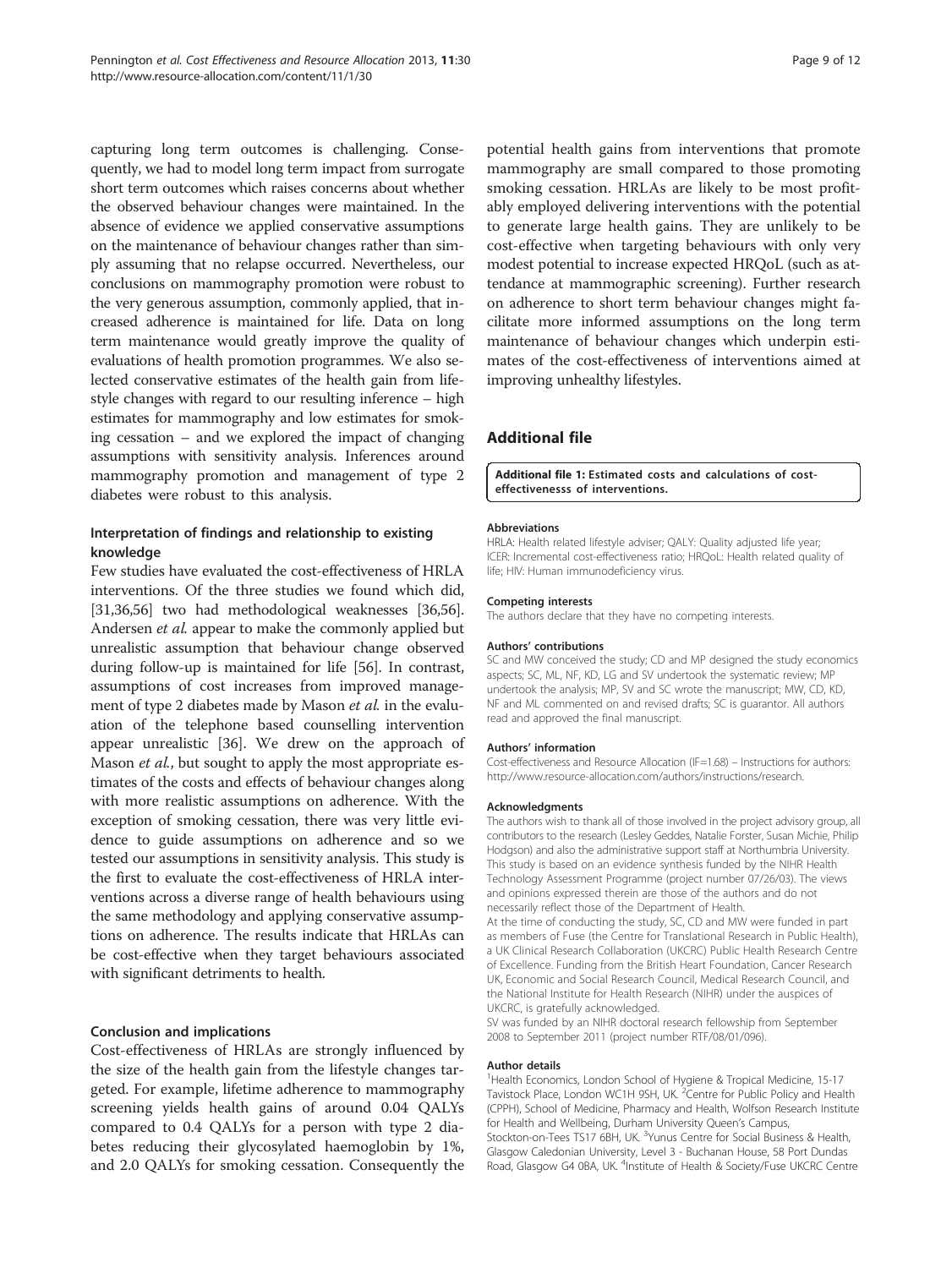<span id="page-10-0"></span>for Translational Research in Public Health, Newcastle University, Baddiley-Clark Building, Faculty of Medical Sciences, Newcastle University, Newcastle upon Tyne NE2 4AX, UK. <sup>5</sup>Faculty of Health & Life Sciences/Fuse UKCRC Centre for Translational Research in Public Health, Room H012, Coach Lane Campus East, Northumbria University, Newcastle-upon-Tyne NE7 7XA, UK. <sup>6</sup>School of Nursing Sciences, Faculty of Medicine and Health Sciences, Edith Cavell Building, University of East Anglia, Norwich NR4 7TJ, UK.

#### Received: 26 April 2013 Accepted: 28 September 2013 Published: 4 December 2013

#### References

- 1. World Health Organization: *The World Health Report 2002 Reducing risks, promoting healthy life.* Geneva: World Health Organization; 2002.
- 2. Department of Health: *Tackling Health Inequalities: a programme for action.* London: Department of Health; 2003.
- 3. Liao Y, Tucker P, Okoro CA, Giles WH, Mokdad AH, Harris VB: Reach 2010 surveillance for health status in minority communities – United States, 2001–2001. *MMWR Surveill Summ* 2004, 53(6):1–36.
- 4. Buck D, Frosini F: *Clustering of unhealthy behaviours over time. Implications for policy and practice.* London: King's Fund; 2012. Available at [http://www.](http://www.kingsfund.org.uk/publications/clustering-unhealthy-behaviours-over-time) [kingsfund.org.uk/publications/clustering-unhealthy-behaviours-over-time.](http://www.kingsfund.org.uk/publications/clustering-unhealthy-behaviours-over-time)
- 5. Department of Health: *Choosing health: making healthy choices easier.* London: The Stationery Office; 2004.
- Kangas I: "Lay' and 'expert': illness knowledge constructions in the sociology of health and illness'. *Health* 2002, 6(3):301–304.
- 7. Lorig K: Partnerships between expert patients and physicians. *Lancet* 2002, 359:814–815.
- 8. Visram S, Drinkwater C: *Health Trainers: a review of the evidence.* Newcastle-upon-Tyne: Northumbria University; 2005.
- 9. Visram S, Geddes L, Carr SM, Drinkwater C: *An Evaluation of the Early Adopter Phase of the Health Trainers Project in the North East.* Newcastle-upon-Tyne: Northumbria University; 2006.
- 10. World Health Organization: *Strengthening the performance of community health workers in primary care: report of a WHO Study Group.* Geneva: WHO; 1989.
- 11. Lewin SA, Dick P, Pond P, *et al*: Lay health workers in primary and community health care. *Cochrane Database Syst Rev* 2005, Issue 2: Art. no. CD004015.
- 12. Webel AR, Okonsky J, Trompeta J, Holzema WL: A systematic review of the effectiveness of peer-based interventions on health-related behaviours in adults. *Am J Public Health* 2010, 100:247–253.
- 13. Viswanathan M, Kraschnewski J, Nishikawa B, Morgan LC, Thieda P, Honeycutt A, Lohr KN, Jonas D: *Outcomes of Community Health Worker Interventions.* US: Agency for Healthcare Research and Quality; 2009. Evidence Reports/Technology Assessments, No. 181. Report No. 09-E014.
- 14. Buchan J, DalPoz M: 'Skill mix in the health care workforce: reviewing the evidence'. *Bull World Health Org* 2002, 80(7):575–580.
- 15. Carr SM, Lhussier M, Forster N, Geddes L, Deane K, Pennington M, Visram S, White M, Michie S, Donaldson C, Hildreth A: An evidence synthesis of qualitative and quantitative research on component intervention techniques, effectiveness, cost effectiveness, equity and acceptability of different versions of health-related lifestyle adviser role in improving health. *Health Technol Assess* 2011, 15(9).
- 16. Effective Public Health Practice Project: *Quality Assessment Tool for Quantitative Studies.* Ontario, Canada: Public Health Research, Education and Development Program (PHRED); 2003.
- 17. Karlsson G, Johannesson M: The decision rules of cost-effectiveness analysis. *Pharmacoeconomics* 1996, 9:113–120.
- 18. Mason J, Freemantle N, Nazareth I, Eccles M, Haines A, Drummond M: When is it cost-effective to change the behavior of health professionals? *JAMA* 2001, 286(23):2988–2992.
- 19. Loomes G, McKenzie L: The use of QALYs in health care decision making. *Soc Sci Med* 1989, 28:299–308.
- 20. Curtis L: *Unit costs of health and social care.* Kent: Personal Social Services Research Unit; 2008.
- 21. Anderson JW, Konz EC, Frederich RC, Wood CL: Long-term weight-loss maintenance: a meta-analysis of US studies. *Am J Clin Nutr* 2001, 74:579–584.
- 22. Orleans CT: Promoting the maintenance of health behavior change: recommendations for the next generation of research and practice. *Health Psychol* 2000, 19(1, suppl):76–83.
- 23. Hughes JR, Peters EN, Naud S: Relapse to smoking after 1 year of abstinence: a meta-analysis. *Addict Behav* 2008, 33:1516–1520.
- 24. Toobert DJ, Stryker LA, Barrera M, Glasgow RE: Seven-year follow-up of a multiple-health behavior diabetes intervention – HMC. *Am J Health Behav* 2010, 34(6):680–694.
- 25. Gilpin EA, Pierce JP, Farkas AJ: Duration of smoking abstinence and success in quitting. *J Natl Cancer Inst* 1997, 89(8):572–576.
- 26. Kennedy A: The effectiveness and cost effectiveness of a national lay-led self care support programme for patients with long-term conditions: a pragmatic randomised controlled trial. *J Epidemiol Community Health* 2007, 61:254–261.
- 27. Barlow JH, Turner AP, Wright CC: A randomized controlled study of the arthritis management programme in the UK. *Health Educ Res* 2000, 15:665–680.
- 28. Griffiths C, Motlib J, Azad A, Ramsay J, Eldridge S, Feder G, *et al*: Randomised controlled trial of a lay-led self-management programme for Bangladeshi patients with chronic disease. *Br J Gen Pract* 2005, 55:831–837.
- 29. Lorig KR, Ritter PL, Gonzalez VM: Hispanic chronic disease self management. *Nursing Res* 2003, 52:361–369.
- 30. Lorig KR, Sobel DS, Stewart AL, Brown BW, Bandhura A, Ritter P, *et al*: Evidence suggesting that a chronic disease self-management program can improve health status while reducing hospitalization. *Med Care* 1999, 37:5–14.
- 31. Richardson G, Kennedy A, Reeves D, Bower P, Lee V, Middleton E, *et al*: Cost effectiveness of the Expert Patients Programme (EPP) for patients with chronic conditions. *J Epidemiol Community Health* 2002, 62:361–367.
- 32. Young RJ: Proactive call centre treatment support (PACCTS) to improve glucose control in type 2 diabetes. *Diabetes Care* 2005, 28:278–282.
- 33. Gary TL: Randomized controlled trial of the effects of nurse case manager and community health worker interventions on risk factors for diabetes-related complications in urban African Americans. *Prev Med* 2003, 37:23–32.
- 34. Lujan J, Ostwald SK, Ortiz M: Promotora diabetes intervention for Mexican Americans. *Diabetes Educ* 2007, 33:660–670.
- 35. Stratton IM, Adler AI, Neil HA, Matthews DR, Manley SE, Cull CA, *et al*: Association of glycaemia with macrovascular and microvascular complications of type 2 diabetes (UKPDS 35): prospective observational study. *BMJ* 2000, 321:405–412.
- 36. Mason LM, Young RJ, New JP, Gibson JM, Long AF, Gambling T, *et al*: Economic analysis of a telemedicine intervention to improve glycemic control in patients with diabetes mellitus: illustration of a novel analytic model. *Dis Manage Health Outcomes* 2006, 14:377–385.
- 37. Valentine WJ, Palmer AJ, Nicklasson L, Cobden D, Roze S: Improving life expectancy and decreasing the incidence of complications associated with type 2 diabetes: a modelling study of HbA1c targets. *Int J Clin Pract* 2006, 60:1138–1145.
- 38. McEwan P, Peters JR, Bergenheim K, Currie CJ: Evaluation of the costs and outcomes from changes in risk factors in type 2 diabetes using the Cardiff stochastic simulation cost-utility model (DiabForecaster). *Curr Med Res Opin* 2006, 22:121–129.
- 39. Group CDC Diabetes Cost-effectiveness Group: Cost-effectiveness of intensive glycemic control, intensified hypertension control, and serum cholesterol level reduction for type 2 diabetes. *JAMA* 2002, 287:2542–2551.
- 40. Bagust A, Hopkinson PK, Maier W, Currie CJ: An economic model of the long-term health care burden of type II diabetes. *Diabetologia* 2001, 44:2140–2155.
- 41. Clarke PM, Gray AM, Briggs A, Farmer AJ, Fenn P, Stevens RJ, *et al*: A model to estimate the lifetime health outcomes of patients with type 2 diabetes: the United Kingdom Prospective Diabetes Study (UKPDS) outcomes model (UKPDS no. 68). *Diabetologia* 2004, 47:1747–1759.
- 42. Brown JB, Russell A, Chan W, Pedula K, Aickin M: The global diabetes model: user friendly ersion 3.0. *Diabetes Res Clin Pract* 2000, 50(Suppl. 3):15–46.
- 43. May S, West R, Hajek P, McEwen A, McRobbie H: Randomised controlled trial of a social support ('buddy') intervention for smoking cessation. *Patient Educ Couns* 2006, 64:235–241.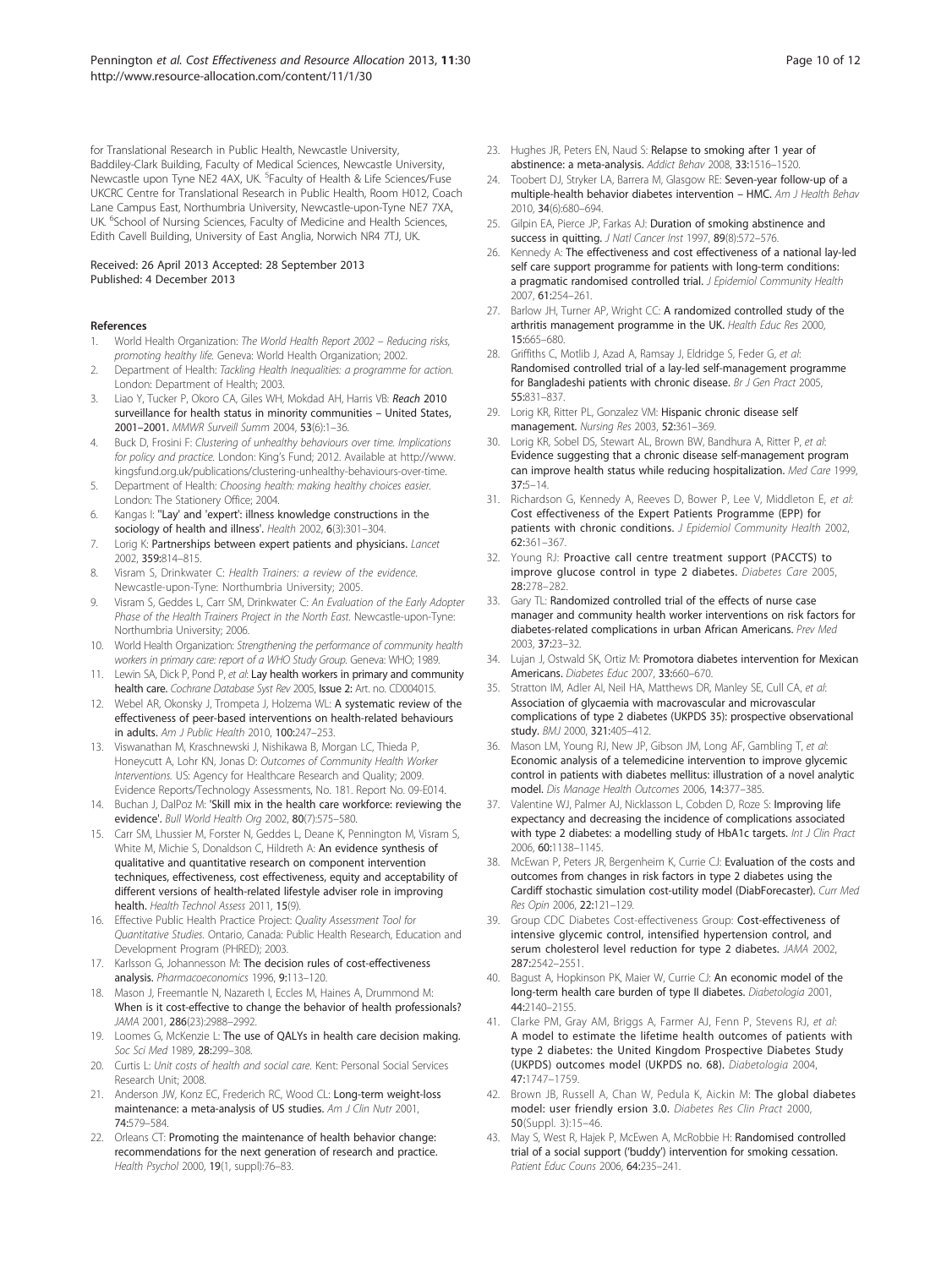- <span id="page-11-0"></span>44. Emmons KM, Puelo E, Park E, Gritz ER, Butterfield RM, Weeks JC, *et al*: Peer-delivered smoking counseling for childhood cancer survivors increases rate of cessation: the partnership for health study. *J Clin Oncol* 2005, 23:6516–6523.
- 45. Woodruff SI: Evaluation of a culturally appropriate smoking cessation intervention for Latinos. *Tob Control* 2002, 11:361–367.
- 46. West R, Edwards M, Hajek P: A randomized controlled trial of a 'buddy' system to improve success at giving up smoking in general practice. *Addiction* 1998, 93:1007–1011.
- 47. Fiscella K, Franks P: Cost-effectiveness of the transdermal nicotine patch as an adjunct to physicians' smoking cessation counseling. *JAMA* 1996, 275:1247–1251.
- 48. Cromwell J, Bartosch WJ, Fiore MC, Hasselblad V, Baker T: Cost-effectiveness of the clinical practice recommendations in the AHCPR guideline for smoking cessation. *JAMA* 1997, 278:1759–1766.
- 49. Doll R, Peto R, Boreham J, Sutherland I: Mortality in relation to smoking: 50 Years' observations on male British doctors. *BMJ* 2004, 328:1519–1528.
- 50. Rasmussen SR, Prescott E, Sorensen TIA, Sogaard J: The total lifetime health cost savings of smoking cessation to society. *Eur J Public Health* 2005, 15:601–606.
- 51. Barendregt JJ, Bonneux L, van der Maas PJ: The health care costs of smoking. *N Engl J Med* 1997, 337:1052–1057.
- 52. West R: *Getting serious about stopping smoking. A review of products, services and techniques.* London: No Smoking Day; 1997.
- 53. Woolacott NF, Jones L, Forbes CA, Mather LC, Sowden AJ, Song FJ, *et al*: The clinical effectiveness and cost-effectiveness of bupropion and nicotine replacement therapy for smoking cessation: a systematic review and economic evaluation. *Health Technol Assess* 2002, 6(16).
- 54. Stapleton JA, Lowin A, Russell MA: Prescription of transdermal nicotine patches for smoking cessation in general practice: evaluation of cost-effectiveness. *Lancet* 1999, 354:210–215.
- 55. Boyd KA, Briggs AH: Cost-effectiveness of pharmacy and group behavioural support smoking cessation services in Glasgow. *Addiction* 2009, 104:317–325.
- 56. Andersen MR, Hager M, Su M, Urban N: Analysis of the cost-effectiveness of mammography promotion by volunteers in rural communities. *Health Educ Behav* 2002, 29:755–770.
- 57. Earp JA, Eng E, O'Malley MS, Altpeter M, Rauscher G, Mayne L, *et al*: Increasing use of mammography among older, rural African American women: results from a community trial. *Am J Public Health* 2002, 92:646–654.
- 58. Paskett E, Tatum C, Rushing J, Michielutte R, Bell R, Foley KL, *et al*: Randomised trial of an intervention to improve mammography utilisation among a tri-racial rural population of women. *J Nat Cancer Inst* 2006, 98:1226–1237.
- 59. Bird JA, McPhee SJ, Ha NT, Le B, Davis T, Jenkins CNH: Opening pathways to cancer screening for Vietnamese-American women: lay health workers hold a key. *Prev Med* 1998, 27:821–829.
- 60. Rojnik K, Naversnik K, Mateovic-Rojnik T, Primiczakelj M: Probabilistic cost-effectiveness modeling of different breast cancer screening policies in Slovenia. *Value Health* 2008, 11:139–148.
- 61. Ahern CH, Shen Y: Cost-effectiveness analysis of mammography and clinical breast examination strategies: a comparison with current guidelines. *Cancer Epidemiol Biomarkers Prev* 2009, 18:718–725.
- 62. Salzmann P, Kerlikowske K, Phillips K: Cost-effectiveness of extending screening mammography guidelines to include women 40 to 49 years of age. [Erratum appears in Ann Intern Med 1998;128:878]. *Ann Int Med* 1997, 127:955–965.
- 63. Stout NK, Rosenberg MA, Trentham-Dietz A, Smith MA, Robinson SM, Fryback DG: Retrospective cost-effectiveness analysis of screening mammography. *J Nat Cancer Inst* 2006, 98:774–782.
- 64. Boer R, de Koning H, Threlfall A, Warmerdam P, Street A, Friedman E, *et al*: Cost effectiveness of shortening screening interval or extending age range of NHS breast screening programme: computer simulation study. *BMJ* 1998, 317:376–379.
- 65. Szeto KL, Devlin NJ: The cost-effectiveness of mammography screening: evidence from a microsimulation model for New Zealand. *Health Policy* 1996, 38:101–115.
- 66. Dickson-Gomez J, Knowlton A, Latkin C: Hoppers and oldheads: qualitative evaluation of a volunteer AIDS outreach intervention. *AIDS Behav* 2003, 7:303–315.
- 67. Dickson-Gomez J, Weeks M, Martinez M, *et al*: Times and places: process evaluation of a peer led HIV prevention intervention. *Subst Use Misuse* 2006, 41:669–690.
- 68. Latkin CA, Sherman S, Knowlton A: HIV prevention among drug users: outcome of a network-oriented peer outreach intervention. *Health Psychol* 2003, 22:332–339.
- 69. Weeks MR, Dickson-Gomez J, Mosack KE, Convey M, Martinez M, Clair S: The risk avoidance partnership: training active drug users as peer health advocates. *J Drug Issues* 2006, 36:541–570.
- 70. Cohen DA, Wu SY, Farley TA: Comparing the cost-effectiveness of HIV prevention interventions. *J Acquir Immune Defic Syndr* 2004, 37:1404–1414.
- 71. Pinkerton SD, Abramson PR: The Bernoulli-process model of HIV transmission. In *Handbook of economic evaluation of HIV prevention programmes.* Edited by Holtgrave DR. New York, NY: Plenum Press; 1998.
- 72. Allard R: A mathematical model to describe the risk of infection from sharing injection equipment. *J Acquir Immune Defic Syndr* 1990, 3:1010–1016 [Erratum appears in *J Acquir Immune Defic Syndr* 1991;4:450].
- 73. Kaplan EH, Heimer R: A model-based estimate of HIV infectivity via needle sharing. *J Acquir Immune Defic Syndr* 1992, 5:1116–1118.
- 74. Health Protection Agency (HPA): *HIV in the United Kingdom: 2008 report.* London: Health Protection Agency, HIV and Sexually Transmitted Infections Department; 2008.
- 75. Health Protection Agency (HPA): *Unlinked Anonymous Prevalence Monitoring Programme: data to the end of 2007, IDUs survey.* London: Health Protection Agency Centre for Infections; 2008.
- 76. Levy AR, James D, Johnston KM, Hogg RS, Harrigan PR, Harrigan BP, *et al*: The direct costs of HIV/AIDS care. *Lancet Infect Dis* 2006, 6:171–177.
- 77. Paltiel AD, Weinstein MC, Kimmel AD, Seage GR III, Losina E, Zhang H, *et al*: Expanded screening for HIV in the United States: an analysis of cost-effectiveness. *N Engl J Med* 2005, 352:586–595.
- 78. Keyserling TC, Samuel-Hodge CD, Ammerman AS, Ainsworth BE, Henríquez-Roldán CF, *et al*: A randomized trial of an intervention to improve self-care behaviors of African-American women with type 2 diabetes: impact of physical activity. *Diabetes Care* 2002, 25:1576–1183.
- 79. Staten LK, Gregory-Mercado KY, Ranger-Moore J, Will JC, Giuliano AR, Ford ES, *et al*: Provider counselling, health education and community health workers: the Arizona WISEWOMAN project. *J Women*'*s Health* 2004, 13:547–556.
- 80. Elder JP, Ayala GX, Campbell NR, Arredondo EM, Slymen DJ, Baquero, *et al*: Long term effects of a communication intervention for Spanish-Dominant Latinas. *Am J Prev Med* 2006, 31:159–166.
- 81. Resnicow K, Campbell MK, Carr C, McCarty F, Wang T, Periasamy S, *et al*: Body and soul: a dietary intervention conducted through African American churches. *Am J Prev Med* 2004, 27:97–105.
- 82. Anand SS, Davis DA, Ahmed R, Jacobs R, Xie C, Hill A, *et al*: A family-based intervention to promote healthy lifestyles in an aboriginal community in Canada. *Can J Public Health* 2007, 98:447–452.
- 83. Dennis CL, Hodnett E, Gallop R, Chalmers B: The effect of peer support on breast-feeding duration among primiparous women: a randomised controlled trial. *Canad Med Assoc J* 2002, 166:21–28.
- 84. Morrow AL, Lourdes Guerrerro M, Shults J, Calva JJ, Lutter C, Bravo J, *et al*: Efficacy of home based peer counselling to promote exclusive breastfeeding: a randomised control trial. *Lancet* 1999, 353:1226–1231.
- 85. Scientific Advisory Committee on Nutrition: *Infant Feeding Survey 2005: a commentary on infant feeding practices in the UK.* London: Scientific Advisory Committee on Nutrition; 2008.
- Quinn PJ, O'Callaghan M, Williams GM, Najman JM, Andersen MJ, Bor W: The effect of breastfeeding on child development at 5 years: a cohort study. *J Paediatr Child Health* 2001, 37:465–469.
- 87. Gillman MW, Rifas-Shiman SL, Camargo CA Jr, Berkey CS, Frazier AL, Rockett HR, *et al*: Risk of overweight among adolescents who were breastfed as infants. *JAMA* 2001, 285:2461–2467.
- 88. Sadauskaite-Kuehne V, Ludvigsson J, Padaiga Z, Jasinskiene E, Samuelsson U: Longer breastfeeding is an independent protective factor against development of type 1 diabetes mellitus in childhood. *Diabetes Metabol Res Rev* 2004, 20:150–157.
- Ireys HT, Chernoff R, DeVet KA, Young K: Maternal outcomes of a randomised controlled trial of a community-based support program for families of children with chronic illnesses. *Arch Pediatr Adolesc Med* 2001, 155:771–777.